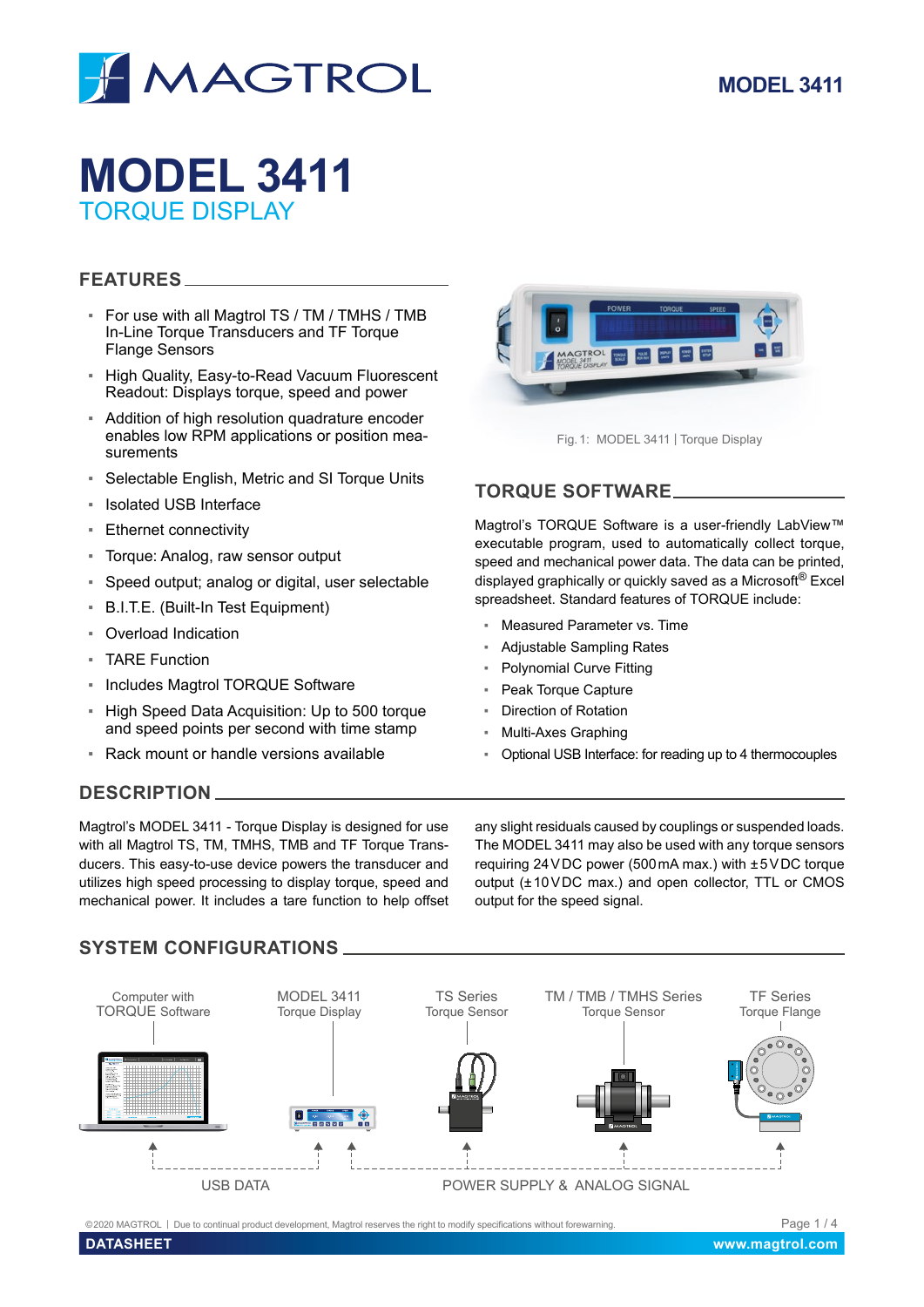

## **SPECIFICATIONS**

| MEASUREMENT CHARACTERISTICS                              |                                                                                    |
|----------------------------------------------------------|------------------------------------------------------------------------------------|
| Maximum Input Speed                                      | 199999 rpm                                                                         |
| Maximum Input Frequency                                  | 199999Hz                                                                           |
| <b>Speed Accuracy</b>                                    | 0.01% of reading from 5 to 199999 rpm                                              |
| <b>Torque Accuracy</b>                                   | 0.02 % of range $(\pm 10 \text{ V})$                                               |
| ELECTRICAL CHARACTERISTICS                               |                                                                                    |
| <b>Voltage Requirements</b>                              | 120/240 VAC / 60/50 Hz a)                                                          |
| <b>Power Requirements</b>                                | 36 V A                                                                             |
| Sensor Power Available<br>(through the 14-pin Connector) | 5 VDC 200 mA, fused internally at 500 mA<br>24 VDC 500 mA, short circuit protected |
| Fuses (5 x 20 mm)                                        | IEC / 500 mA / 250 VAC / T                                                         |
| <b>INPUTS AND OUTPUTS</b>                                |                                                                                    |
| Transducer Input Speed / Angle                           | Open Collector, 5VHC, TTL, CMOS                                                    |
| <b>Transducer Input Torque</b>                           | $±10$ VDC max                                                                      |
| <b>Torque Output BNC</b>                                 | ±10VDC (direct from transducer)                                                    |
| Speed Output BNC                                         | 5 VHC pulse (buffered from transducer) or ±10 VDC analog                           |
| <b>ENVIRONMENT</b>                                       |                                                                                    |
| <b>Operating Temperature</b>                             | 5°C to 50°C                                                                        |
| <b>Relative Humidity</b>                                 | $< 80\%$                                                                           |
| <b>Temperature Coefficient</b>                           | 0.001% (5°C to 50°C) of FS/°C                                                      |
| Weight                                                   | 5.11 lb (2.32 kg)                                                                  |

a) The MODEL 3411 has built-in Over Voltage protection on the AC power entry in order to comply to CE requirements. Do not perform insulation tests at a voltage higher than 250VDC.

# **DIMENSIONS**





The MODEL 3411 torque display is also available in a Rack Mountable version (RMK) as well as in a portable version (HDL) with adjustable handle.

For more information, please contact our sales engineers or visit our website **[www.magtrol.com](http://www.magtrol.com)**.

Fig.2: MODEL3411 HDL (handel) version

**NOTE:** 3D STEP files of most of our products are available on our website: www.magtrol.com ; other files are available on request.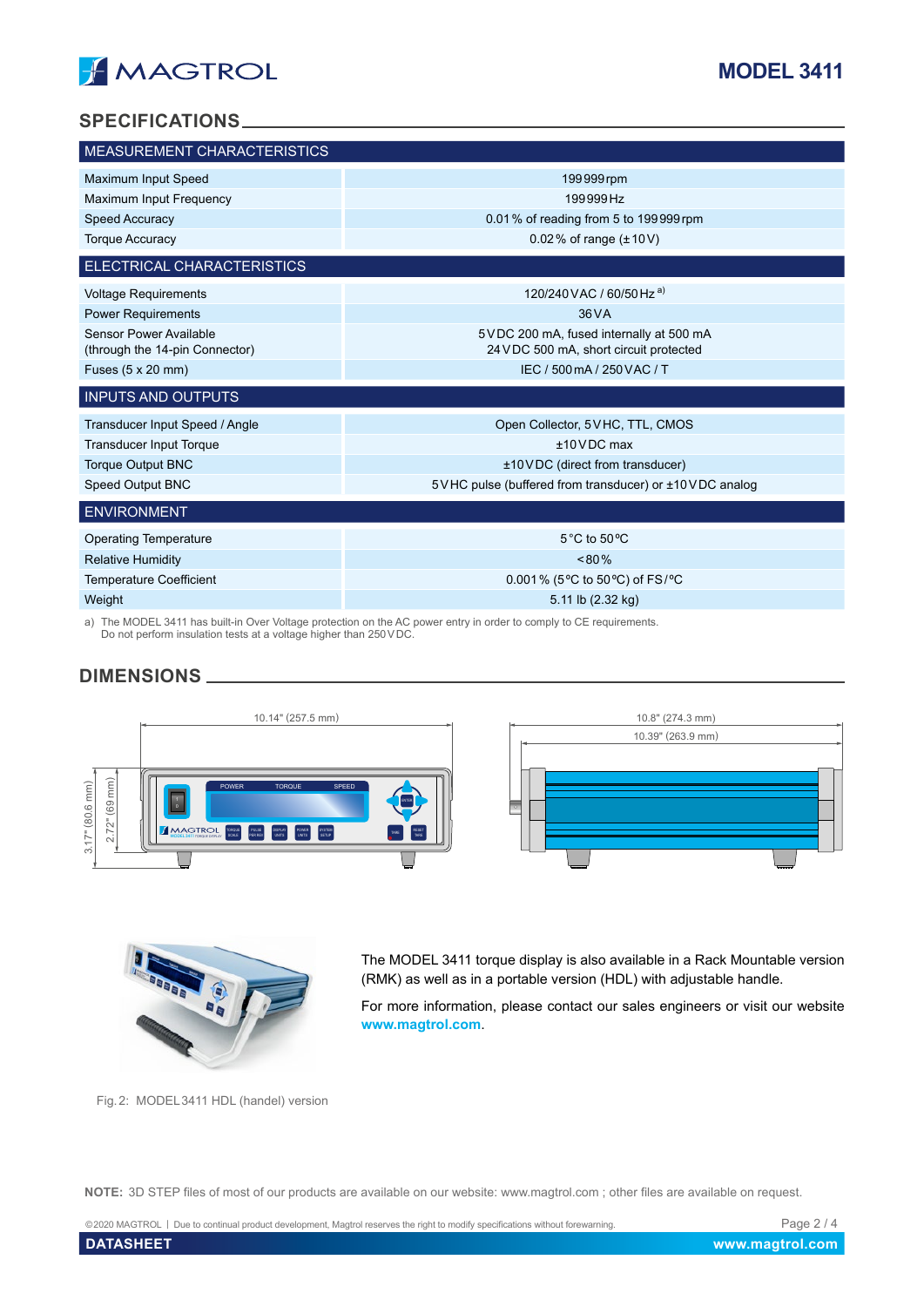

# **PRODUCT INTERFACE**

| Displays Torque, Speed and Mechanical Power Values                                                  |                                                           |                                                                                         | <b>TARE Reset TARE</b>                                                                                                                                                              |
|-----------------------------------------------------------------------------------------------------|-----------------------------------------------------------|-----------------------------------------------------------------------------------------|-------------------------------------------------------------------------------------------------------------------------------------------------------------------------------------|
| <b>POWER</b><br><b>MAGTROL</b><br><b>TORQUE</b><br><b>SCALE</b><br><b>MODEL 3411 TORQUE DISPLAY</b> | <b>PULSE</b><br><b>DISPLAY</b><br>PER REV<br><b>UNITS</b> | <b>TORQUE</b><br><b>SPEED</b><br>POWER<br><b>SYSTEM</b><br><b>UNITS</b><br><b>SETUP</b> | <b>ENTER</b><br><b>RESET</b><br><b>TARE</b><br><b>TARE</b>                                                                                                                          |
| <b>Torque Scale</b><br>(xx.xx N·m / 5V)<br><b>Pulse Per Revolution</b><br>(1 to 99 999 PPR)         |                                                           | Display Units (Oz·in, Oz·ft, Lb·in, Lb·ft,<br>g·cm, kg·cm, mN·m, cN·m, N·m, daN·m)      | <b>System Setup</b><br>Power Units (W, kW, HP)                                                                                                                                      |
| Torque Output BNC -<br><b>TORQUE</b><br><b>ETHERNET</b><br><b>USB</b>                               | <b>SPEED</b>                                              | <b>Speed Output BNC</b><br><b>TRANSDUCER</b>                                            | Power socket<br>DOUBLE POLE FUSING<br>IJ.<br>N.<br>M<br>$\bm{\infty}$<br>$\left( \mathsf{x}\right)$<br>36 VA 50/60 Hz<br><b>85-250 VAC INPUT</b><br>FUSE: IEC T 500mA L 250V 5x20mm |
| - USB connection<br><b>ETHERNET</b> connection                                                      |                                                           | Transducer connection 14-pin                                                            | For use with Magtrol TS, TM, TMHS, TMB or TF<br>Torque Transducer (or other brand torque sensor)                                                                                    |

# **SYSTEM OPTIONS AND ACCESSORIES**

#### **CABLE ASSEMBLIES - TS SERIES**

| ORDERING NUMBER                                                                                        | ER 121/0 |  |
|--------------------------------------------------------------------------------------------------------|----------|--|
| <b>1</b> : Cable length $5m$<br>2 : Cable length 10 m<br>3 : Cable length 20 m<br>4 : Cable length 3 m |          |  |

#### **CABLE ASSEMBLIES - TM / TMB / TMHS SERIES**

| <b>ORDERING NUMBER</b>                                                 | ER 113/0 |  |
|------------------------------------------------------------------------|----------|--|
| 1 : Cable length $5m$<br>2: Cable length 10 m<br>3 : Cable length 20 m |          |  |
|                                                                        |          |  |

## **CABLE ASSEMBLIES - TF SERIES**

| <b>ORDERING NUMBER</b>                                                 | ER 116/0 |  |
|------------------------------------------------------------------------|----------|--|
| 1 : Cable length $5m$<br>2: Cable length 10 m<br>3 : Cable length 20 m |          |  |

## **SBB 14 - SIGNAL BREAKOUT BOX**



Magtrol's SBB 14 Signal Breakout Box is designed to assist in the monitoring of speed, torque and index signals obtained from either a Magtrol dynamometer or torque transducer. The easy-to-use SBB 14 is simply

Fig.3: SBB-14 Signal Breakout Box

inserted in series between a Magtrol controller and any Magtrol dynamometer or torque transducer.

Speed, torque and index signals are then outputted through BNC connectors to an oscilloscope or other DAQ instrumentation device. A toggle switch is now provided to allow switching between a torque transducer and an external encoder wired to the encoder input.

ORDERING NUMBER SBB-14

©2020 MAGTROL | Due to continual product development, Magtrol reserves the right to modify specifications without forewarning. Page 3 / 4